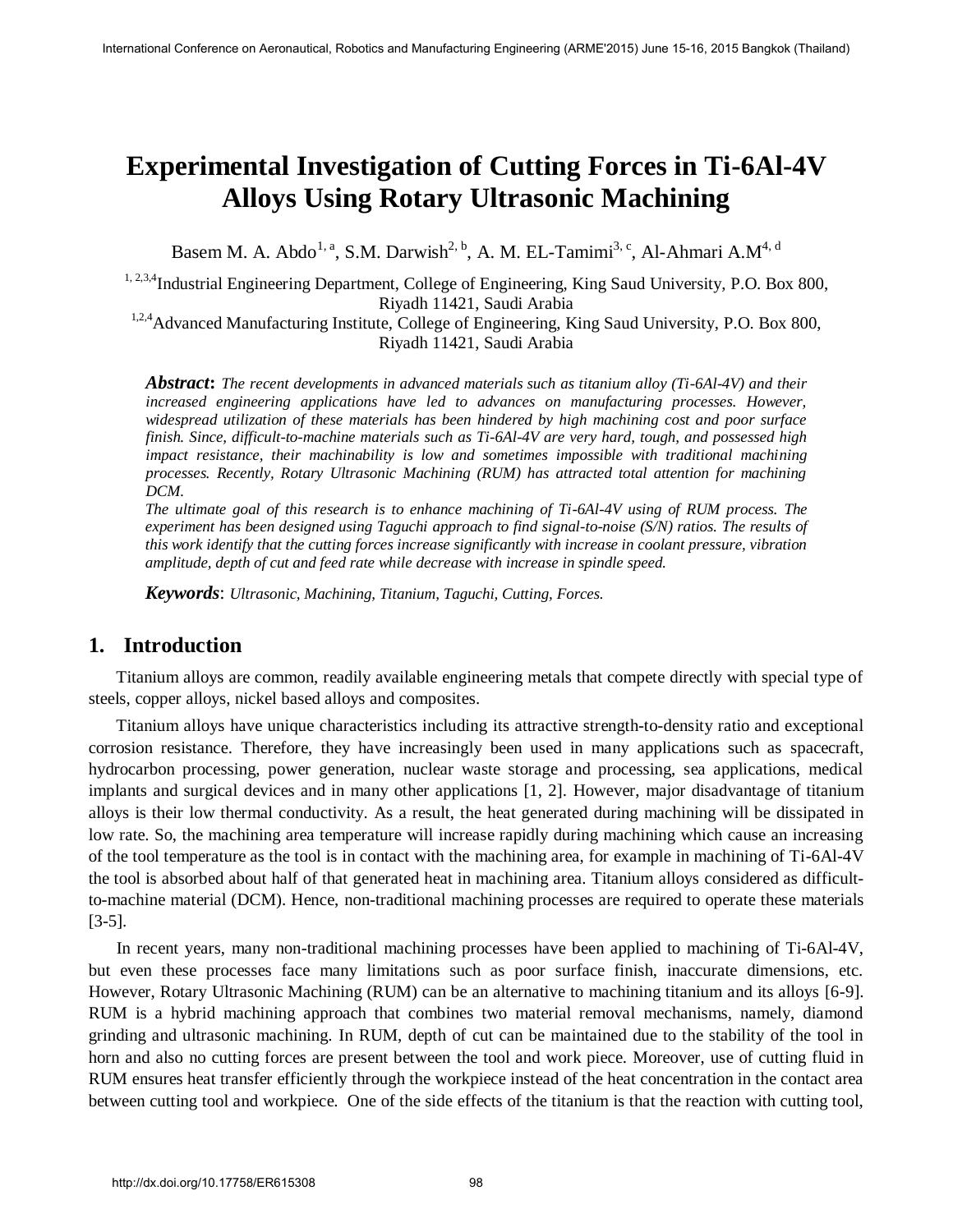In RUM this side effect is prevented because the cutting tool doesn't contact workpiece during machining. Moreover, RUM is better than other non-traditional processes in terms of simplicity, cost of tooling besides providing better stability and control.

Cutting forces is determined highest stress and deflection in workpiece and machine respectively, beside to its effect in the damage of the tool. Therefore the cutting force has more concern in machining. Moreover, cutting forces are directly related to cutting temperature, surface roughness, workpiece accuracy, and surface residual stress, etc. Several studies have been found in measurement of average or maximum cutting force with the direction of feed rate and tool axial direction. Relationship between cutting forces and spindle speed has been absorbed in many research studies [10-16], the relationship between the cutting forces and feed rate has been also studied [10,12,15-17], during RUM of titanium alloy (Ti-6Al-4V) and other materials such as Ceramic Matrix Composites, silicon carbide SiC, alumina ceramic (Al2O3), dental ceramic, and stainless steel materials. It was also found that ultrasonic vibration power has significant effect on cutting force [13, 18, 19]. Lower cutting forces are produced when larger abrasive grit size, a higher abrasive concentration is used [14].Tools with different levels of abrasive sizes ranging from fine to large were also studied as one of process parameters of Rotary Ultrasonic Face Milling on magnesia-stabilized Zirconia material [20]. Nath and Rahman [21] found that the important parameters influence the ultrasonic cutting mechanism. However, the effect of these parameters to the cutting forces has been not clearly established. Liu et al [22] introduced a model of cutting force for brittle materials in RUM. They predicted relationships between the cutting forces and input parameters.

The literature review of previous researches show that, most of the research works were carried out on investigations of the capability to machine hard and brittle materials by stationary USM and drilling operation of RUM process. Few research studies were found in milling operation of RUM process In addition, few process parameters of RUM have been investigated.

This paper introduce an experimental investigations of process parameters including vibration frequency (*F*), vibration amplitude ( $A$ ), spindle speed ( $S$ ), feed rate ( $Fr$ ), depth of cut ( $D$ ) and coolant pressure ( $CP$ ) on the cutting force of Ti6Al4V in RUM. The selection of optimum parameters for machining Ti-6Al-4V in RUM process, to obtain minimum cutting force, is achieved based on Taguchi's approach.

### **2. Materials and Methods**

Ti-6Al-4V in cylindrical form (20mm dia. and 15 mm height) is used in this study. Mechanical properties of Ti-6Al-4V materials can be found in Table 1 [23].

| Property             | Unit            | Value           |
|----------------------|-----------------|-----------------|
| Tensile strength     | <b>MPa</b>      | 929 -1,014      |
| Thermal conductivity | $W/(m\times K)$ | 21              |
| Melting point        | °K              | $1,941 \pm 285$ |
| Density              | Kg/m3           | 4,510           |
| Vickers hardness     | GPa             | 3.5             |

TABLE 1: Mechanical properties of Ti6Al4V

Diamond milling cutters of 4 mm outside diameter and wall thickness of 1.5mm and a grain size of D91= 16.2 nanometres for the diamond abrasives are involved in this experimental work. These cutters have been provided by SCHOTT Company [24].

Among the six process parameters, CP factor have two levels while each of the remaining parameters consists of three levels. These parameters, given in Table 2, and their respective levels have been selected based on preliminary experiments and studies in literature. It has been found that above selected parameters are critical to assess machining characteristics in terms of cutting forces.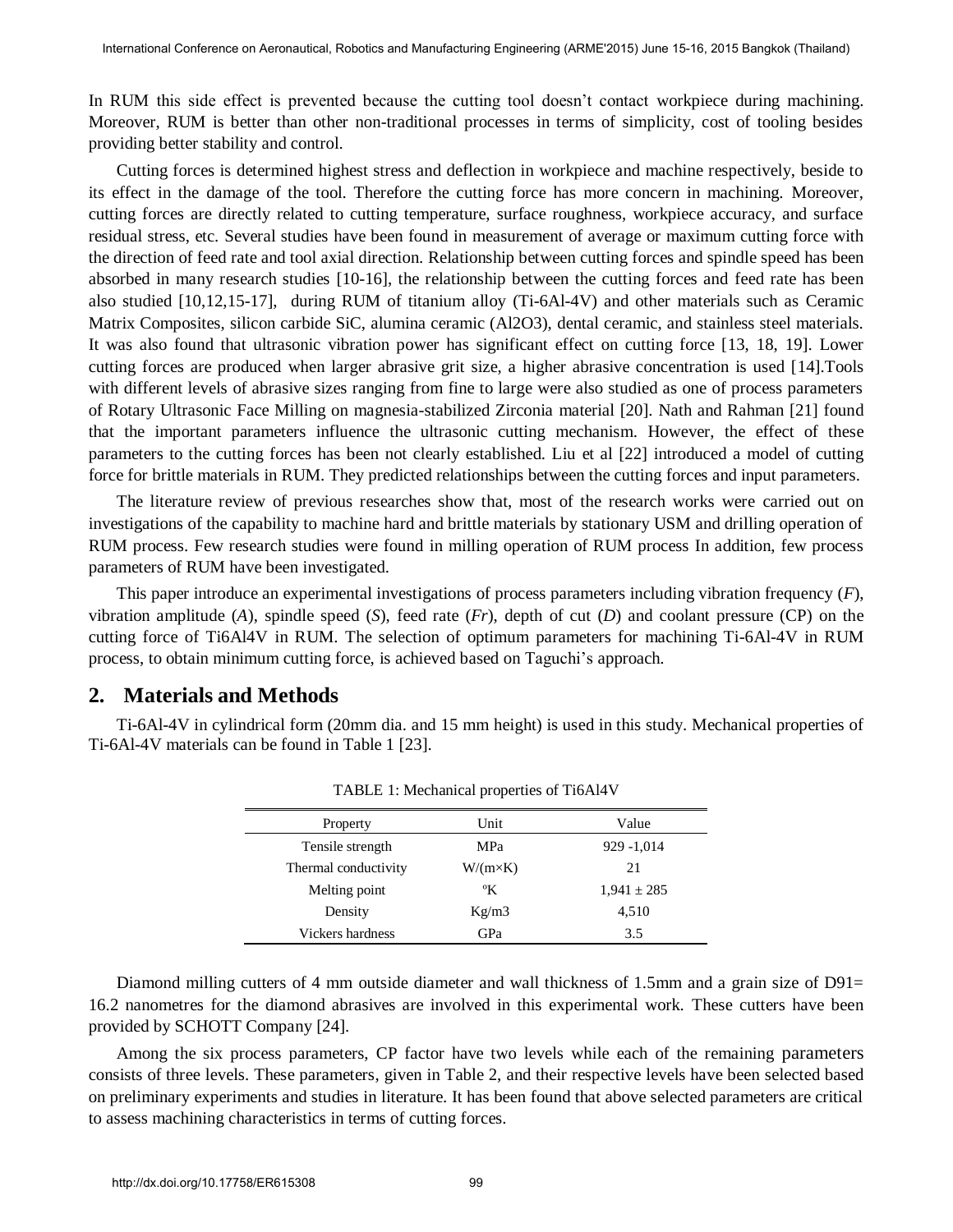|       | <b>Parameter</b> |       |          |       |       |          |  |
|-------|------------------|-------|----------|-------|-------|----------|--|
| Level | CP               | F     | A        | S     | D     | Fr       |  |
|       | (bar)            | (kHz) | $(\%)^*$ | (rpm) | (mm)  | (mm/min) |  |
| 1     | 15               | 20    | 50       | 2000  | 0.025 | 50       |  |
| 2     | 25               | 25    | 60       | 4000  | 0.05  | 100      |  |
| 3     |                  | 30    | 70       | 6000  | 0.075 | 150      |  |

TABLE 2: Main factors and levels of experiment for Ti-6Al-4V

\*Vibration power supply controls the amplitude of ultrasonic vibration

The cutting tests have been conducted on RUM, (DMG Ultrasonic 20 Linear Machine) [25]. DMG's Ultrasonic 20 linear consisted of a 5-axis configuration that enables conventional multi-axis milling.

The experimental setup of the present work consists mainly of an ultrasonic spindle system, a data acquisition system, and a coolant set-up as shown in the Figure 1.



Fig. 1: Experimental set-up on a RUM

During RUM, cutting forces in  $F_x$ ,  $F_y$  and  $F_z$  have been measured by KISTLER milling 9257 dynamometer.  $F_x$  and  $F_y$  represents forces in feed rate direction whereas  $F_z$  represent force in tool axial direction. The maximum value of these forces in three directions for each of the machining conditions has been used to study influences of process parameters on the cutting force. Different factors and responses of RUM have been analyzed and described in the following sections.

Normality test is used to generate a normal probability plot and to perform hypothesis test in order to examine whether or not the collected data follows a normal distribution.

Taguchi analysis, a highly fractional factorial design that provides maximum information using least number of experiments [26], is based on S/N ratio. In Taguchi method, a loss function has been defined to compare experimental and desired value of a performance characteristic [27]. By maximizing the S/N ratio, the loss function can be minimized and hence, the objective function can be optimized. In a particular Design of Experiment problem, there can be three different types of performance characteristics namely smaller-the-better,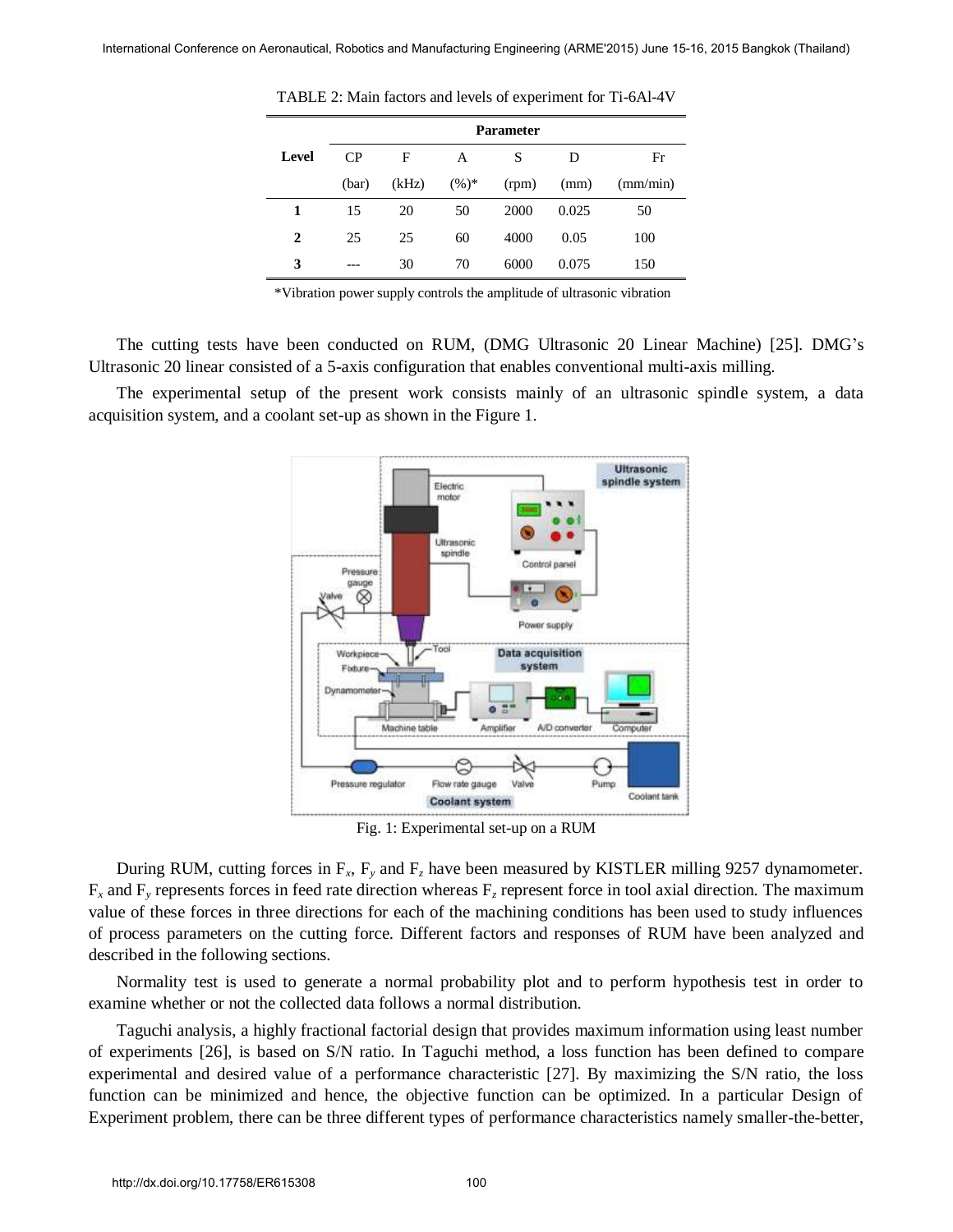higher-the-better and nominal-the-best. The selection of an appropriate S/N ratio is very important for optimization of the performance characteristics [28].

In the present research, smaller-the-better type situation has been selected as objective function for cutting forces needs to be minimized. In Smaller-the-better type problem quality characteristic is continuous and nonnegative and its most desirable value is zero. There is no adjustment factor to be used in this case as well; the objective function can be expressed as follows:

$$
\eta = -10 \log_{10} {\{\frac{1}{n} \cdot \sum_{i=1}^{n} y_i^2\}} \tag{1}
$$

S/N ratios for each factor and level,  $SN_{PL}$ , are calculated using Eq (2):

$$
S/N_{P,L} = \frac{\sum_{\forall P,L} S/N_i}{NL_p} \tag{2}
$$

Where:  $p =$  factor, L = level, S / Ni = S/N for experiment *i*, and NLp = number of levels of factor *p*. Range ( $\Delta$ ) of S/N for each parameter. Pi = *i-th* factor.  $\Delta$  is calculated by:

Range (
$$
\Delta
$$
) =  $S/N_{P,L}$  max -  $S/N_{P,L}$  (3)

With analysis of S/N ratio, the effect of the main factors and their interaction respective to cutting force has been studied.

Taguchi orthogonal array has been used to design experiments because it significantly reduces number of experiment combination and save lot of time and effort. Orthogonal tables can be identified as  $L_x$  ( $Z_y$ ), where y is the number of process parameters, *Z* is the number of level settings and *x* is the number of runs. Two replications have been utilized for each experiment in order to increase experiment accuracy. Depending on some previous experiments, literature survey and requirements of this study, Taguchi's L36 orthogonal array has been selected for designing experiments. Table 3 shows orthogonal array of experiments for Ti-6Al-4V.

| Exp. no. | CP | F  | Α  | S    | D     | Fr  |
|----------|----|----|----|------|-------|-----|
|          | 15 | 20 | 50 | 2000 | 0.025 | 50  |
| ↑        | 15 | 25 | 60 | 4000 | 0.05  | 100 |
| 3        | 15 | 30 | 70 | 6000 | 0.075 | 150 |
|          | ٠  |    |    |      |       |     |
|          | ٠  |    |    |      |       |     |
|          | ٠  |    |    |      |       |     |
| 35       | 25 | 25 | 50 | 4000 | 0.075 | 50  |
| 36       | 25 | 30 | 60 | 6000 | 0.025 | 100 |

Table 3: Part of L36 Orthogonal Array of the Experiment of Ti-6Al-4V.

#### **3. Results and Discussion**

The experimental results of cutting forces responses,  $(F_x, F_y, F_z)$ , have been shown in Figure 2 (a-c). It is found that among maximum values of  $F_z$ ,  $F_x$  and  $F_y$ , minimum value have been found for  $F_z$  which is 175.78N while for  $F_v$  and  $F_x$ , values are 53.71 and 39.06 N respectively.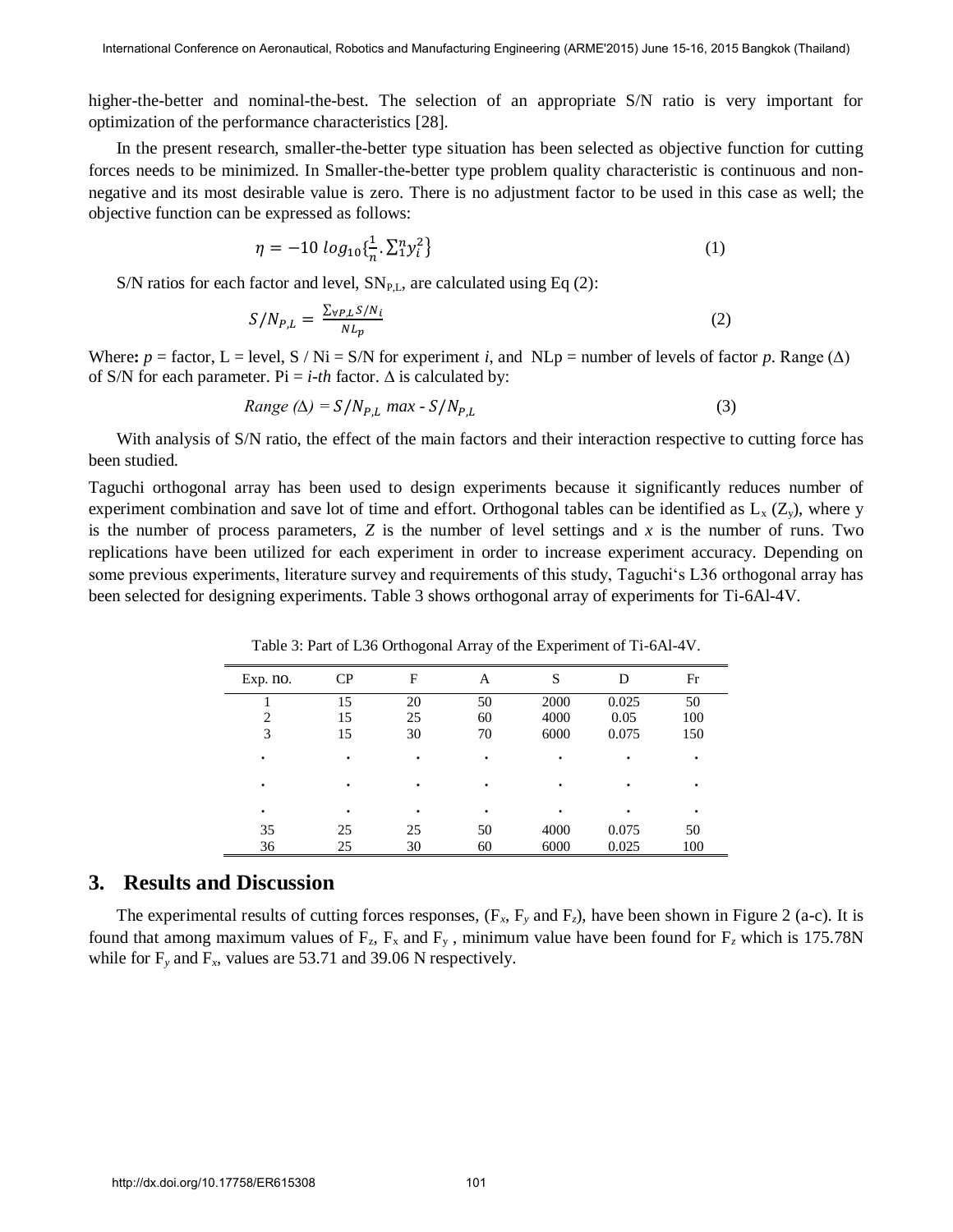

Fig. 2 (a): Fz







Fig. 2 (c): Fx

Normality test has been performed to examine whether observations follow normal distribution or not. It can be seen from residual plots of  $F_z$ ,  $F_y$ ,  $F_z$  (Figures 3(a-c)) that there is nothing unusual and data is normally distributed.





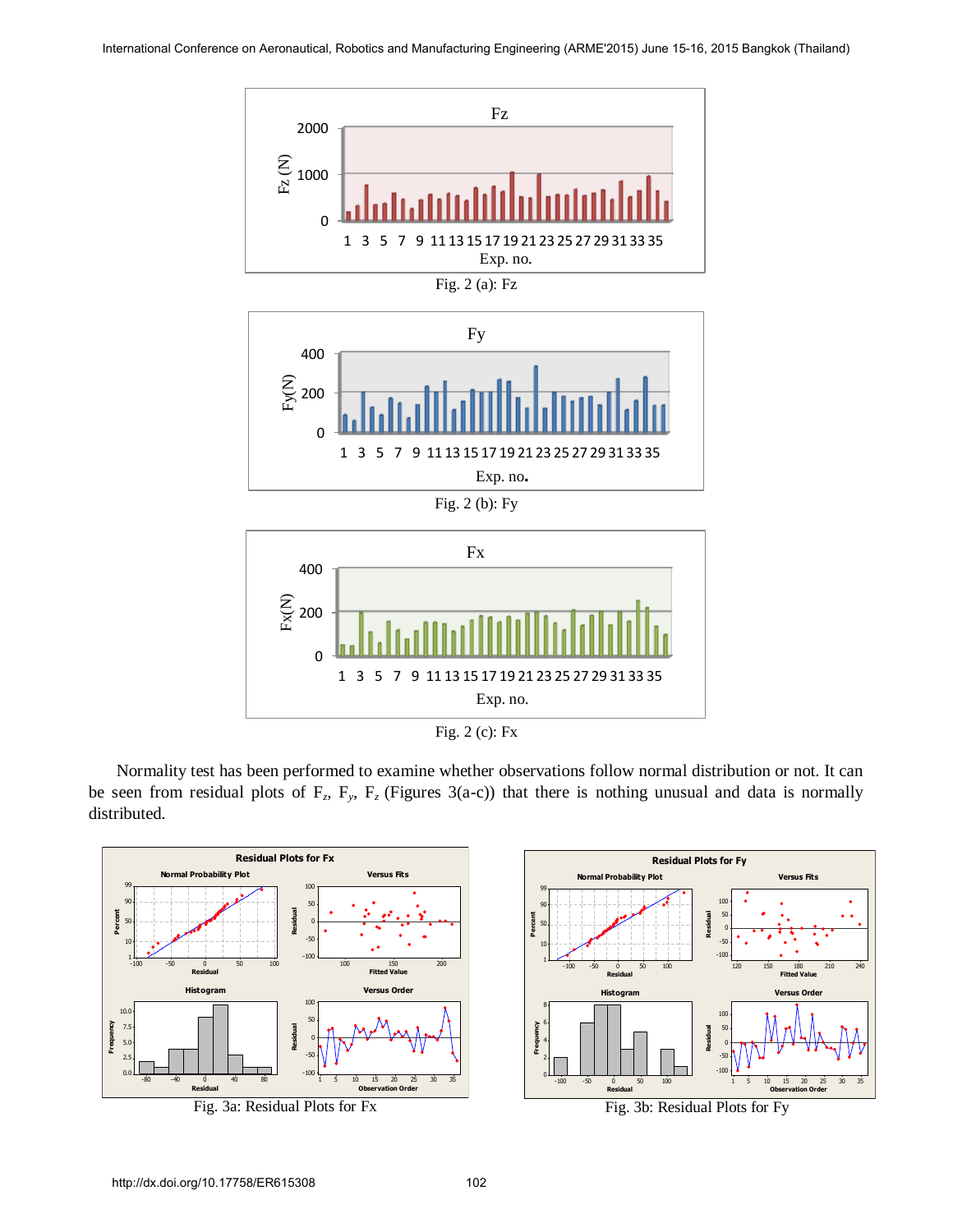

Fig. 3c: Residual Plots for Fz

S/N ratios have been calculated using Eq. (1), as cutting forces have to be minimized. The main effect of different factors on equivalent force has been shown in Figure 4.

From the main effect plot (Fig.4), it has been found that coolant pressure of 15bar, vibration frequency of 25 kHz, vibration amplitude of 50%, rotational speed of 6000rpm, depth of cut 0.025mm, and feed rate of 100 mm/min, resulted into minimum equivalent force .



Fig. 4: Main effect plot for Equivalent Cutting force

## **4. Conclusions**

Rotary Ultrasonic Machining (RUM) process has been implemented to machine Titanium Alloy (Ti-6Al-4V). The influence of RUM parameters has been studied to determine their effect on cutting force. Conclusions of this study can be concluded in the following points.

- Coolant pressure has significant effects on cutting forces. Cutting forces increases with increases in coolant pressure. Vibration frequency of 25 kHz has resulted in minimum cutting force.
- Vibration amplitude has higher significant effects on cutting forces, and cutting forces increase with increases in amplitude.
- Spindle speed has significant effects on cutting force. It has also been observed that with increase in spindle speed, cutting forces decreases.
- Feed rate and depth of cut have significant effects on cutting forces, cutting forces increase significantly with increase in feed rate and decrease in depth of cut.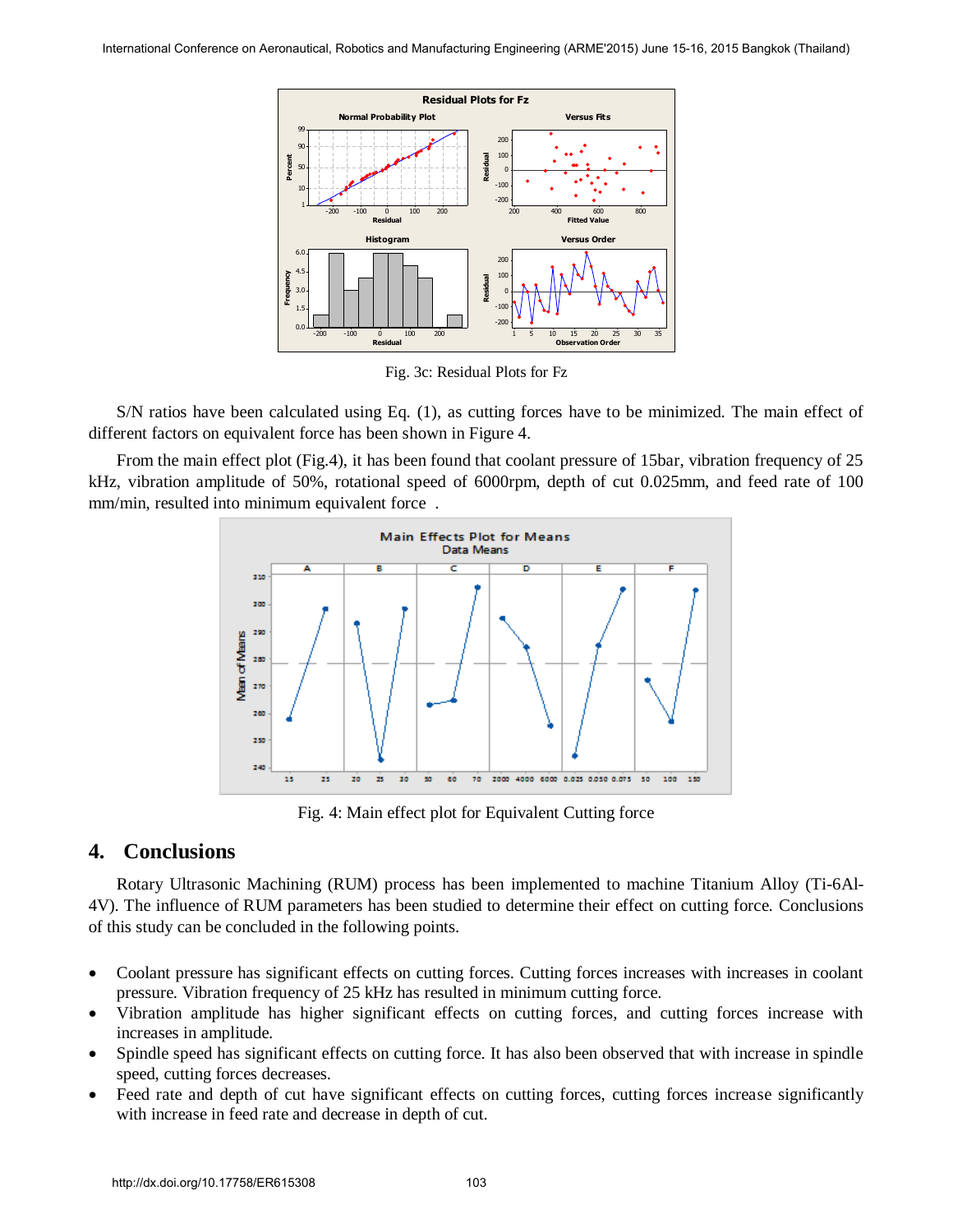Finally, combination of a coolant pressure of 15 bar, a spindle speed at 6000rpm, a feed rate at 50mm/min, a frequency at 25 kHz, an amplitude of 50%, and depth of cut at 0.025mm produced optimum results which provide minimum values of cutting force components  $F_z$ ,  $F_y$ , and  $F_x$  at 175.78, 53.71, 39.06 N, respectively.

## **5. Acknowledgment**

This Project was financially supported by King Saud University, Vice Deanship of Research Chairs. The author would like to thank Industrial Engineering Department, College of Engineering, King Saud University, and all the team members for their support in carrying out this work.

## **6. References**

[1] [E.O. Ezugwu and Z.M. Wang, "Titanium alloys and their machinability a review," Journal of Materials Processing](http://dx.doi.org/10.1016/S0924-0136(96)00030-1)  [Technology, 1997, 68 262-274](http://dx.doi.org/10.1016/S0924-0136(96)00030-1) 

[http://dx.doi.org/10.1016/S0924-0136\(96\)00030-1](http://dx.doi.org/10.1016/S0924-0136(96)00030-1) 

- [2] ASM Int., "Titanium A Technical Guid, ASM International, Materials Park," OH, 1988, pp. 75-85.
- [3] [P.F. Zhang, N.J. Churi, Z.J. Pei, C. Treadwell, "Mechanical Drilling Processes For Titanium Alloys: A Literature](http://dx.doi.org/10.1080/10910340802519379)  [Review," Machining Science and Technology, 2008, Vol. 12, No. 4, pp. 417-444.](http://dx.doi.org/10.1080/10910340802519379)  <http://dx.doi.org/10.1080/10910340802519379>
- [4] Jatinder Kumar, J. S. Khamba, "An Experimental Study on Ultrasonic Machining of Pure Titanium Using Designed Experiments," J. of the Braz. Soc. of Mech. Sci. & Eng., 2008, Vol. 30, No. 3 , pp. 231-238.
- [5] [Rupinder Singh, J.S. Khamba, "Taguchi technique for modeling material removal rate in ultrasonic machining of](http://dx.doi.org/10.1016/j.msea.2007.01.093)  titanium," [Materials Science and Engineering, 2007, 460–461 365–369.](http://dx.doi.org/10.1016/j.msea.2007.01.093)  <http://dx.doi.org/10.1016/j.msea.2007.01.093>
- [6] [Yan Wang, Bin Lin, Xiaoyan Cao, Shaolei Wang, "An experimental investigation of system matching in ultrasonic](http://dx.doi.org/10.1016/j.jmatprotec.2014.04.001)  [vibration assisted grinding for titanium," Journal of Materials Processing Technology, 2014, 214 pp. 1871–1878.](http://dx.doi.org/10.1016/j.jmatprotec.2014.04.001)  <http://dx.doi.org/10.1016/j.jmatprotec.2014.04.001>
- [7] [Yan Wang, Bin Lin n, Shaolei Wang, Xiaoyan Cao, "Study on the system matching of ultrasonic vibration assisted](http://dx.doi.org/10.1016/j.ijmachtools.2013.11.003)  [grinding for hard and brittle materials processing," International Journal of Machine Tools & Manufacture, 2014, 77,](http://dx.doi.org/10.1016/j.ijmachtools.2013.11.003)  [pp. 66–73.](http://dx.doi.org/10.1016/j.ijmachtools.2013.11.003)

<http://dx.doi.org/10.1016/j.ijmachtools.2013.11.003>

- [8] Kanwal Jeet Singh I.P.S Ahuja, "Ultrasonic Machining Processes- Review Paper," International Journal for Multi-Disciplinary Engineering and Business Management (IJMDEBM), 2014, Volume-2, Issue-3.
- [9] [Riaz Muhammad, Agostino Maurotto, Anish Roy, Vadim V. Silberschmidt, "Hot ultrasonically assisted turning of β-](http://dx.doi.org/10.1016/j.procir.2012.04.060)[Ti alloy," 5th CIRP Conference on High Performance Cutting, 2012, pp. 336 – 341](http://dx.doi.org/10.1016/j.procir.2012.04.060)  <http://dx.doi.org/10.1016/j.procir.2012.04.060>
- [10] [Li, Z.C., Cai, L.W., Pei, Z.J., and Treadwell, C., "Edge-chipping reduction in rotary ultrasonic machining of](http://dx.doi.org/10.1016/j.ijmachtools.2005.09.002)  [ceramics: finite element analysis and experimental verification," International Journal of Machine Tools and](http://dx.doi.org/10.1016/j.ijmachtools.2005.09.002)  [Manufacture,2006, Vol. 46, No. 12-13, pp. 1469–1477.](http://dx.doi.org/10.1016/j.ijmachtools.2005.09.002)

<http://dx.doi.org/10.1016/j.ijmachtools.2005.09.002>

- [11] Zhijian Pei, "Rotary Ultrasonic Machining of Ceramics; Characterization and Extension," PhD Thesis, 1995, University of Illinois at Urbana-Champaign.
- [12] Churi, N. J., Pei, Z. J., and Treadwell, C., "Experimental Investigations on Rotary Ultrasonic Machining of Hard-to-Machine Materials. Materials Processing under the Influence of External Fields," Proceedings of the TMS Annual Meeting & Exhibition, Orlando, FL, 2007, pp. 139-144.